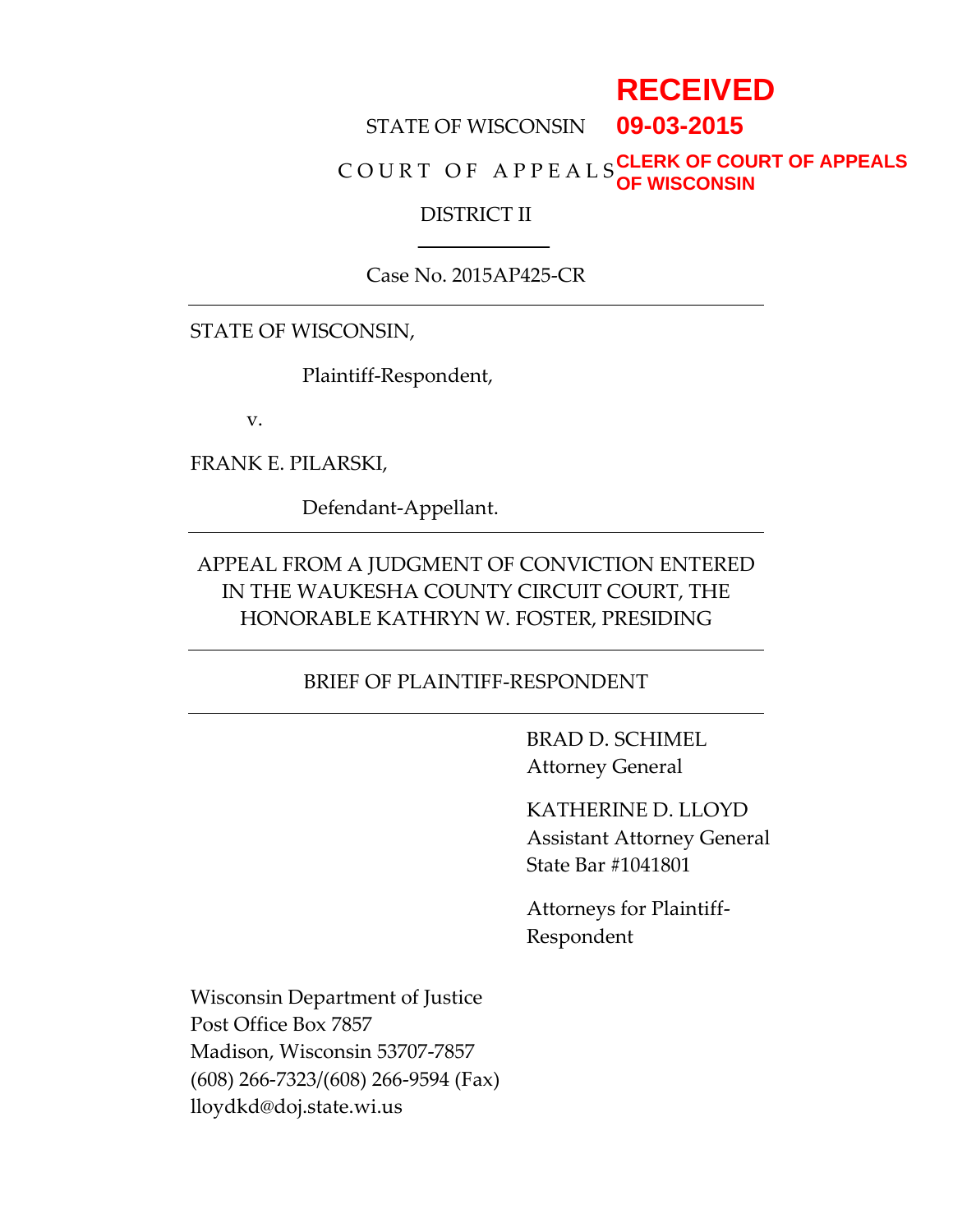### TABLE OF CONTENTS

| STATEMENT ON ORAL ARGUMENT                                                                                                                                                                                  |  |  |
|-------------------------------------------------------------------------------------------------------------------------------------------------------------------------------------------------------------|--|--|
|                                                                                                                                                                                                             |  |  |
|                                                                                                                                                                                                             |  |  |
| THE CIRCUIT COURT PROPERLY EXERCISED<br><b>ITS DISCRETION IN ITS AWARD OF</b>                                                                                                                               |  |  |
| Standard of review and relevant law2<br>Α.                                                                                                                                                                  |  |  |
| The circuit court properly exercised its<br>В.<br>discretion in awarding AA restitution<br>for the loss of wages she incurred as a<br>result of Pilarski sexually assaulting<br>her four-year-old daughter3 |  |  |
|                                                                                                                                                                                                             |  |  |
| <b>CASES CITED</b>                                                                                                                                                                                          |  |  |
| State v. Behnke,<br>203 Wis. 2d 43,                                                                                                                                                                         |  |  |
| State v. Black,<br>2001 WI 31,<br>3                                                                                                                                                                         |  |  |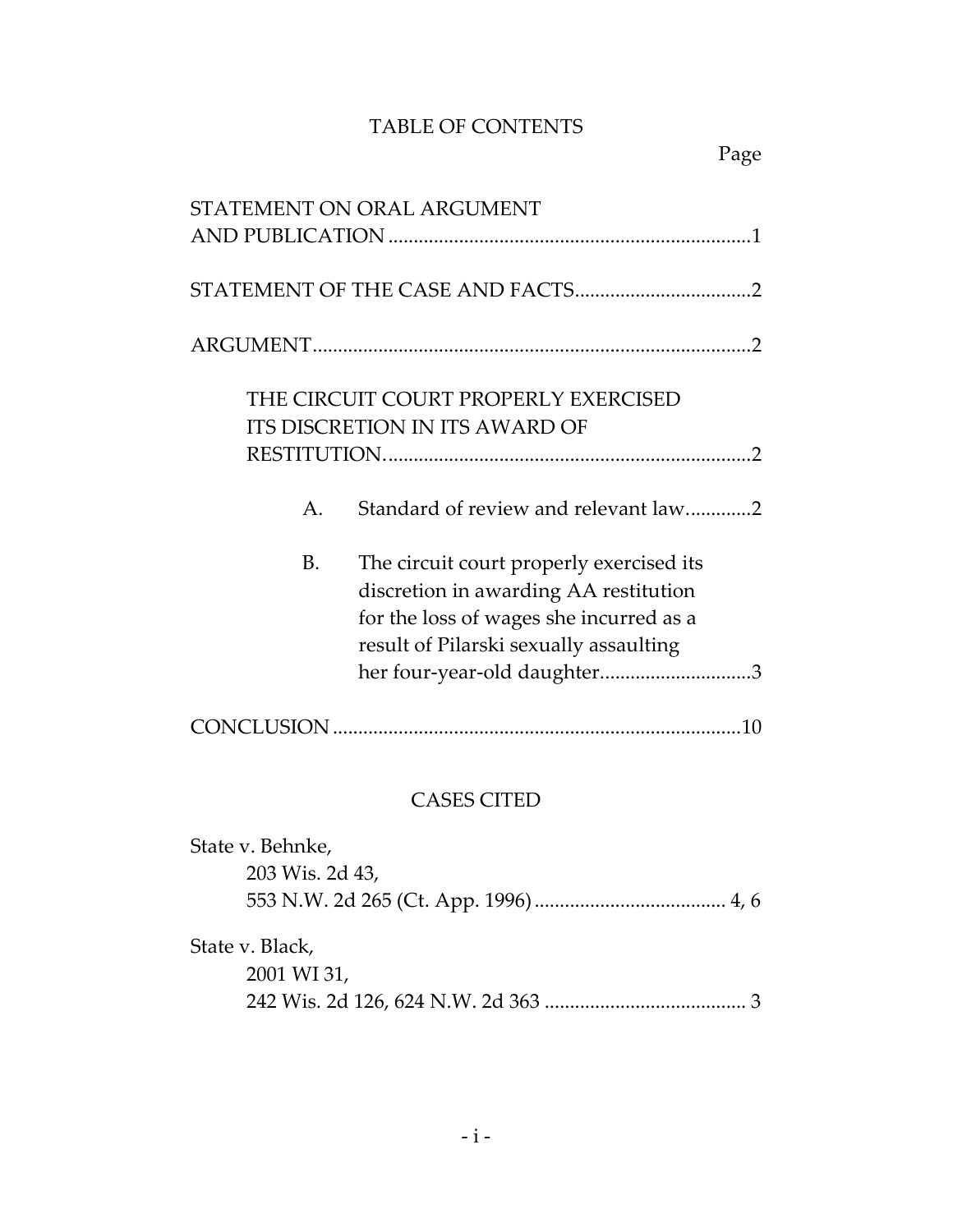| State v. Buchanan,<br>2013 WI 31, |
|-----------------------------------|
| State v. Holmgren,                |
| 229 Wis. 2d 358,                  |
|                                   |
| State v. Longmire,                |
| 2004 WI App 90,                   |
|                                   |
| State v. Rash,                    |
| 2003 WI App 32,                   |
|                                   |

### STATUTES CITED

## Page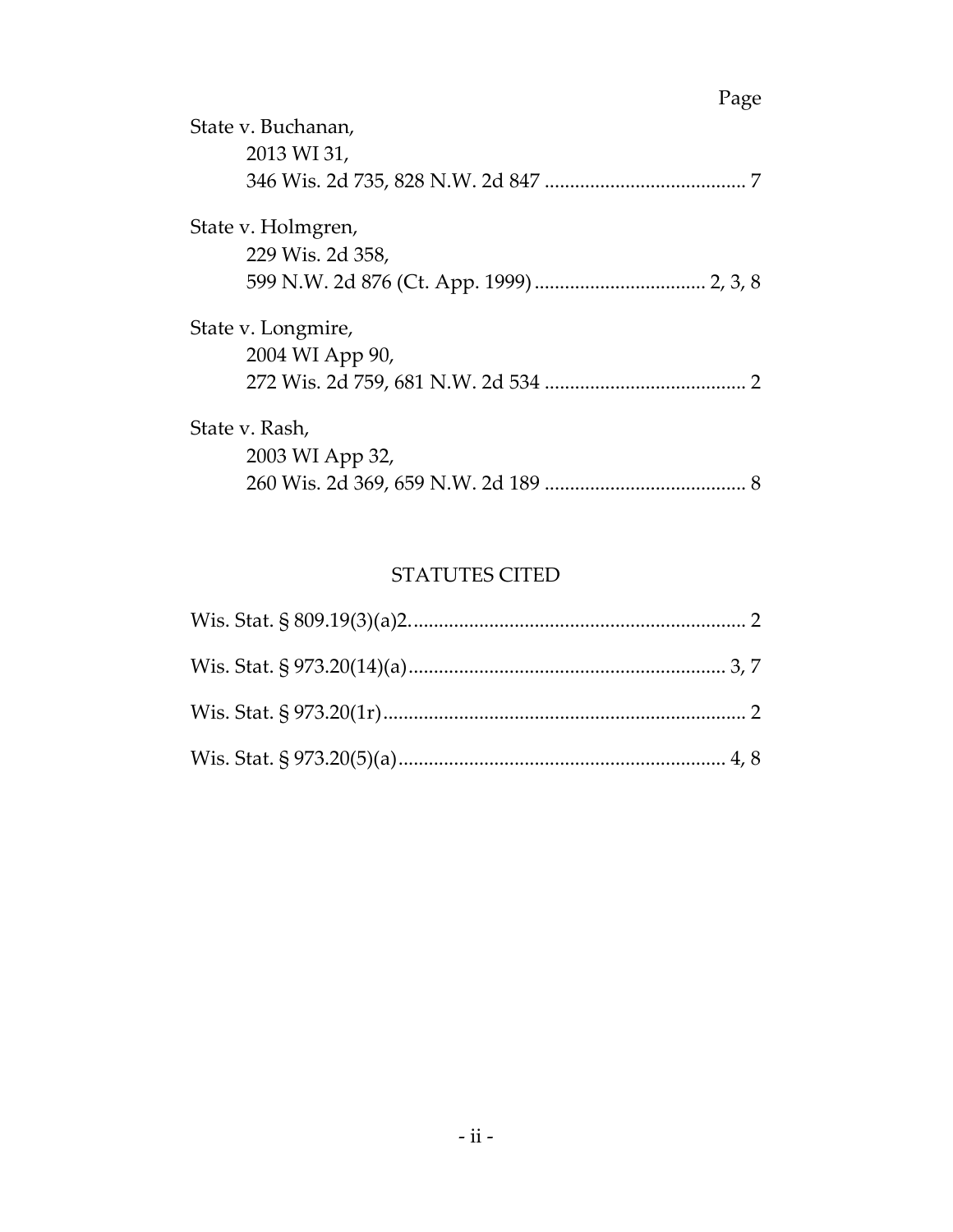### STATE OF WISCONSIN

### COURT OF APPEALS

### DISTRICT II

Case No. 2015AP425-CR

STATE OF WISCONSIN,

Plaintiff-Respondent,

v.

FRANK E. PILARSKI,

Defendant-Appellant.

### APPEAL FROM A JUDGMENT OF CONVICTION ENTERED IN THE WAUKESHA COUNTY CIRCUIT COURT, THE HONORABLE KATHRYN W. FOSTER, PRESIDING

### BRIEF OF PLAINTIFF-RESPONDENT

#### **STATEMENT ON ORAL ARGUMENT AND PUBLICATION**

The State requests neither oral argument nor publication.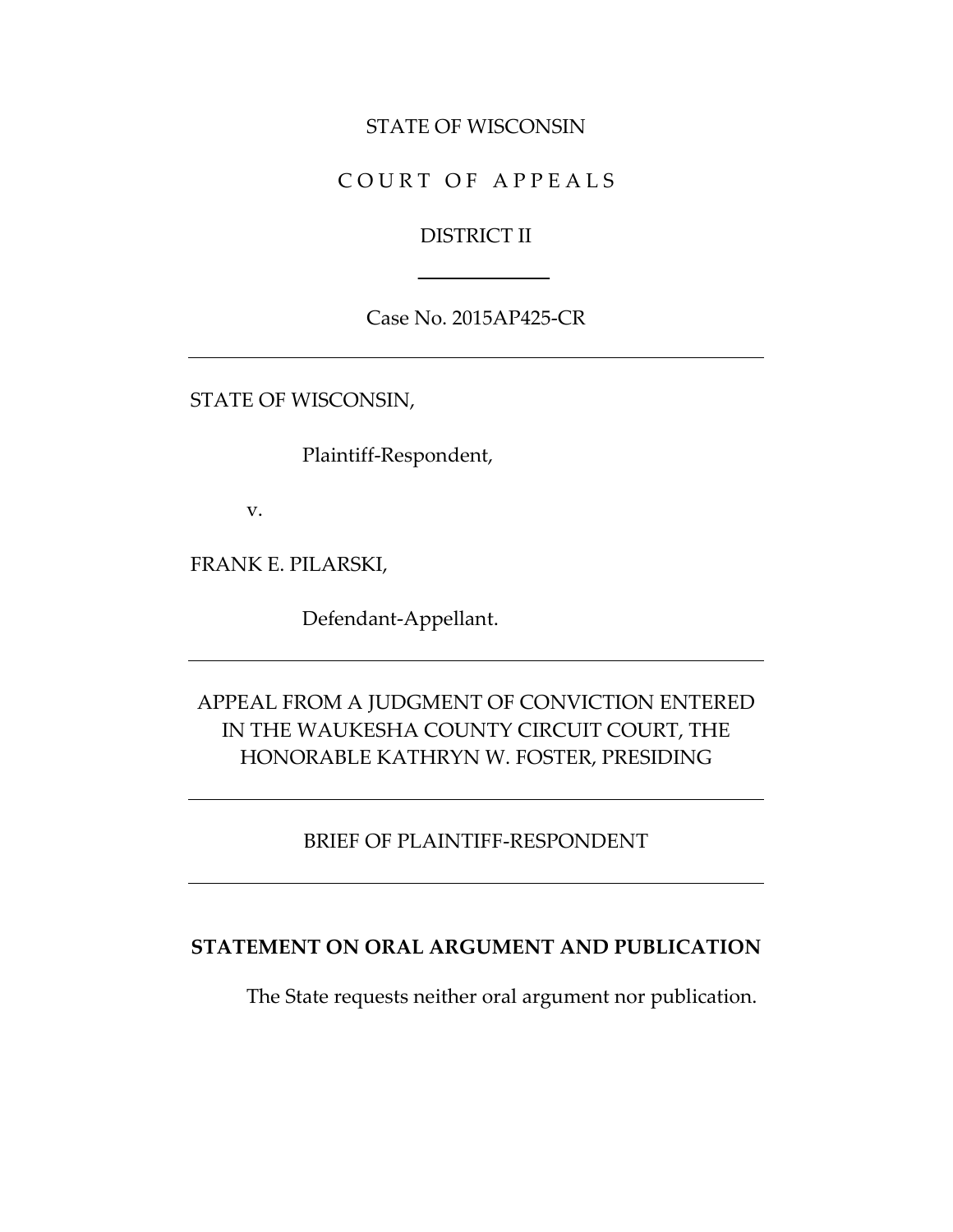#### **STATEMENT OF THE CASE AND FACTS**

Defendant-Appellant Frank E. Pilarski's statement of the case is sufficient to frame the issues on appeal. As Respondent, the State exercises its option not to present an additional statement, but will supplement facts as necessary in its argument. *See* Wis. Stat. § 809.19(3)(a)2.

#### **ARGUMENT**

### **THE CIRCUIT COURT PROPERLY EXERCISED ITS DISCRETION IN ITS AWARD OF RESTITUTION.**

#### **A. Standard of review and relevant law.**

Pursuant to Wis. Stat. § 973.20(1r), the trial court "shall" order restitution for a crime considered at sentencing "unless the court finds substantial reason not to do so and states the reason on the record." "The determination of the *amount* of restitution to be ordered (and thus whether a victim's claim should be offset or reduced for any reason) is reviewed under the erroneous exercise of discretion standard." *State v. Longmire*, 2004 WI App 90, ¶16, 272 Wis. 2d 759, 681 N.W. 2d 534 (emphasis in original). In reviewing an exercise of discretion, this Court "examine[s] the record to determine whether the circuit court logically interpreted the facts, applied the proper legal standard and used a demonstrated, rational process to reach a conclusion that a reasonable judge could reach." *Id.*

"A primary purpose of restitution is to compensate the victim." *Id.* "[A] court may require a defendant to pay only special damages the victim sustains which evidence in the record substantiates." *State v. Holmgren*, 229 Wis. 2d 358, 365, 599 N.W. 2d 876 (Ct. App. 1999). Special damages "represent the victim's actual pecuniary losses." *Id.* The restitution statute does not allow a victim to recover general damages, which are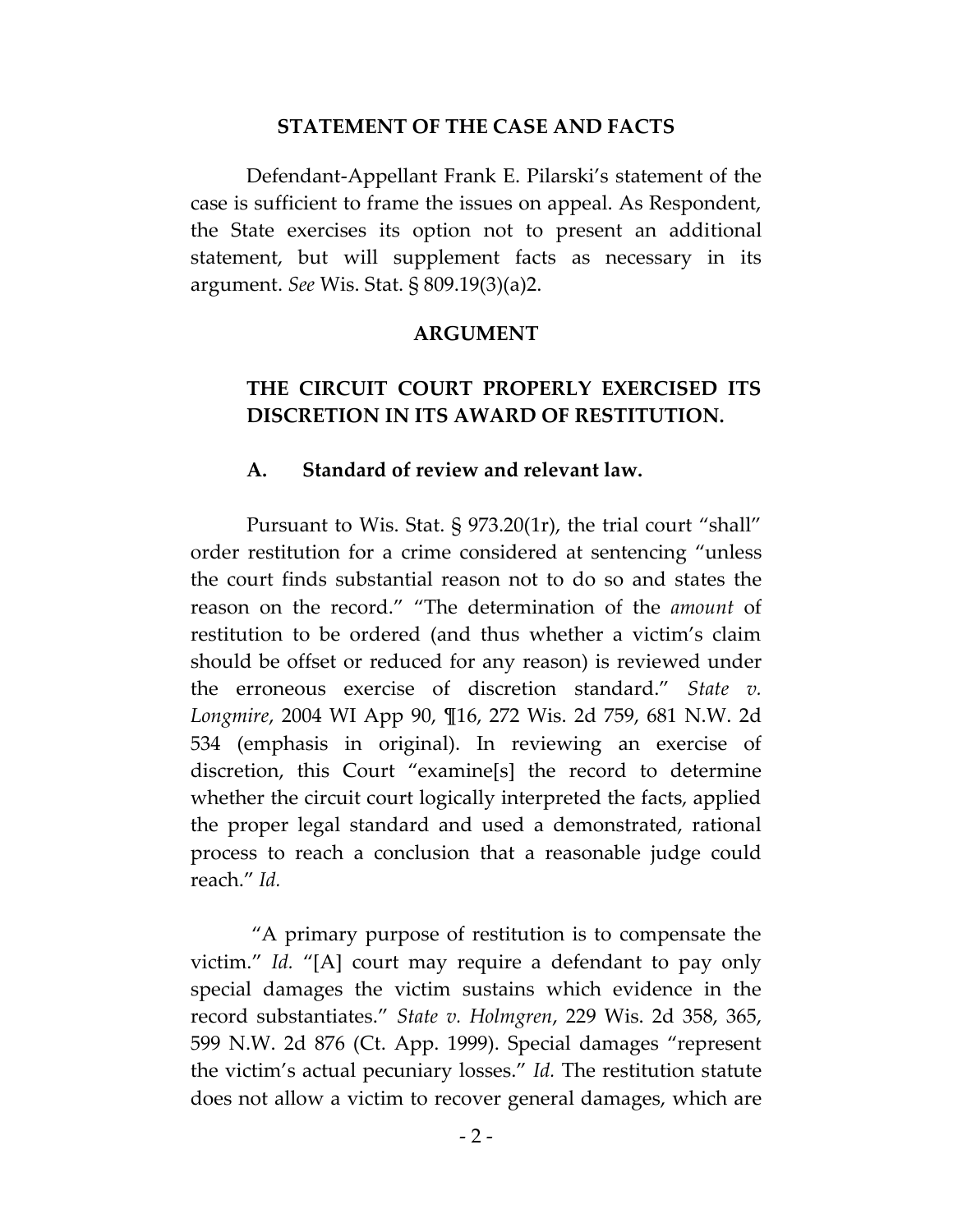damages for things like pain and suffering. *Id.* The victim must prove her claim by a preponderance of the evidence. Wis. Stat. § 973.20(14)(a).

### **B. The circuit court properly exercised its discretion in awarding AA restitution for the loss of wages she incurred as a result of Pilarski sexually assaulting her four-year-old daughter.**

In June 2013, AA and MA's four-year-old daughter, KA, had been going to daycare at Pilarski and his wife's in-home daycare for about four years (3:2; 44:12<sup>1</sup> ). Pilarski's wife, Pamela Pilarski, was the primary caregiver at the daycare, but in March 2013, she went to California to take care of the Pilarskis' daughter, who was fighting cancer (3:2). When Pamela left, Pilarski took over watching the children at the daycare (3:2). Pilarski admitted that during this time he sexually assaulted KA (19; 44:8-9, 13).

Following Pilarski's sentencing, the circuit court held a restitution hearing at which the State presented AA's claim for restitution in the amount of \$25,018.13 (46). The claim included \$626.13 for medical expenses incurred for physical examinations of both of AA's children who were in childcare at the Pilarskis' home, \$3224 to compensate AA for vacation time she used to stay home with her children after Pilarski was charge with the assault and before she found new childcare, and \$21,168 for AA's lost wages as a result of having to reduce her full-time employment to part-time employment (46:5-19). On appeal, Pilarski challenges only the \$21,168 amount of restitution, arguing that Pilarski is not responsible for AA's

<sup>1</sup> The criminal complaint formed the factual basis for the plea (44:12). *See State v. Black*, 2001 WI 31, ¶14, 242 Wis. 2d 126, 624 N.W. 2d 363 (allowing the complaint to form the factual basis for a plea).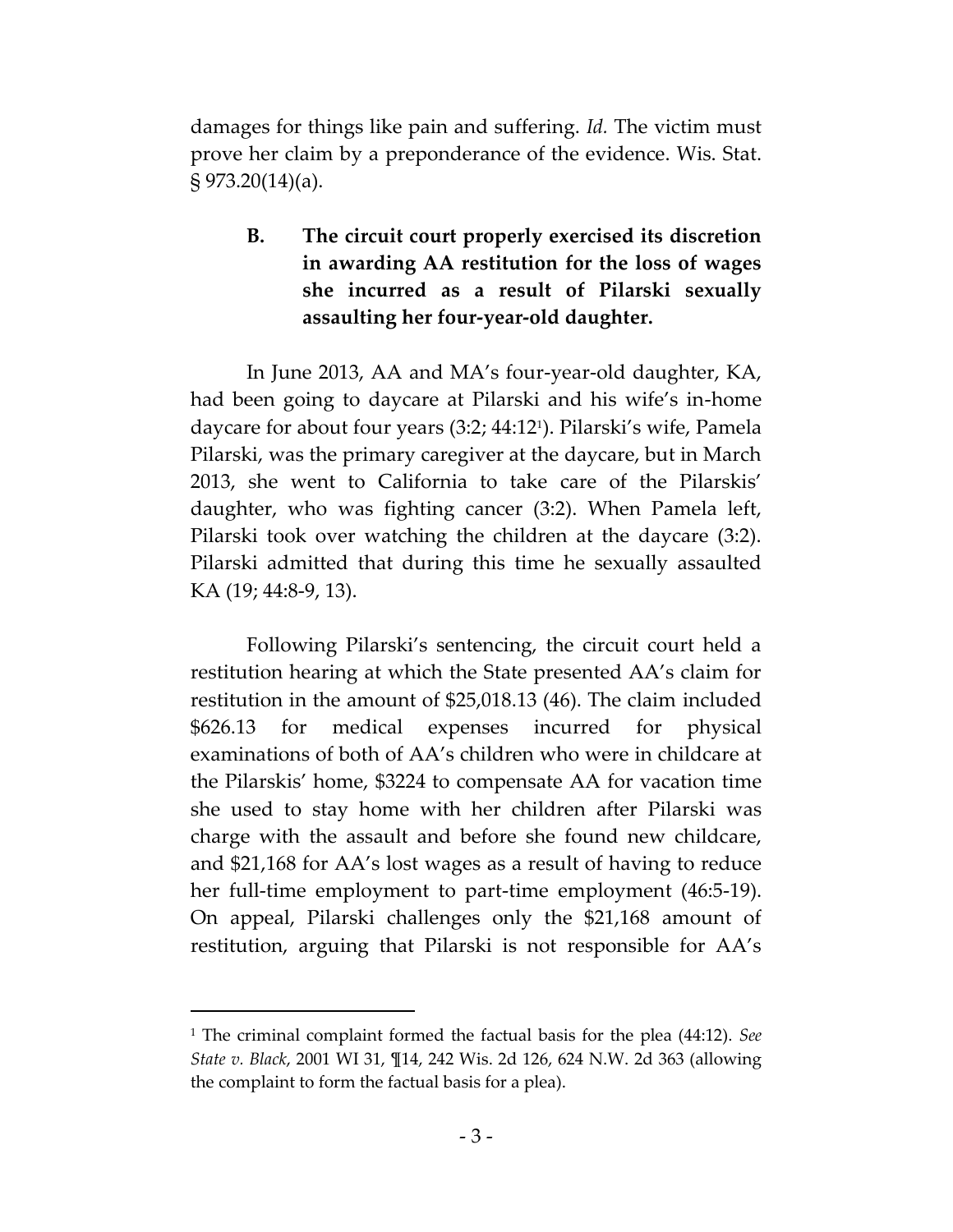shift to part-time work.<sup>2</sup> The circuit court properly exercised its discretion in awarding AA the entire amount of restitution that she requested.

Pilarski argues that the circuit court erroneously exercised its discretion in awarding AA the \$21,168 sum because there was no "causal connection between Mr. Pilarski's conduct and the family's preference for A.A. to work part-time in order to share in the childcare."<sup>3</sup> Pilarski argues that AA should have returned to work full-time and either found another in-home childcare for her children or used a daycare center.<sup>4</sup> Although Pilarski concedes that by sexually assaulting KA, he forced AA to find new childcare for her children, he rejects her new fear of in-home childcare providers as "not based upon an evidenced injury."<sup>5</sup> Consequently, Pilarski argues that AA's loss of income is more akin to a general damage, which is not permitted by statute.<sup>6</sup> *See* Wis. Stat. § 973.20(5)(a); *State v. Behnke*, 203 Wis. 2d 43, 60-61, 553 N.W. 2d 265 (Ct. App. 1996). Pilarski is mistaken.

At the restitution hearing, AA testified that before Pilarski sexually assault KA, AA worked five days a week as a registered nurse in an operating room, but after the assault she can work only three days a week (46:6, 10, 18). AA testified that before the assault, her children were cared for by the Pilarskis, but she lost that childcare when the charges were filed against Pilarski (46:9). AA testified that after the charges were filed, she had to stay home from work until she was able to make new childcare arrangements (46:9-10). AA stated that her husband, MA, worked as a welder in Chicago (46:7). AA testified that

<sup>2</sup> Pilarski's Br. at 6-13.

<sup>3</sup> Pilarski's Br. at 10.

<sup>4</sup> Pilarski's Br. at 10.

<sup>5</sup> Pilarski's Br. at 11.

<sup>6</sup> Pilarski's Br. a 9-13.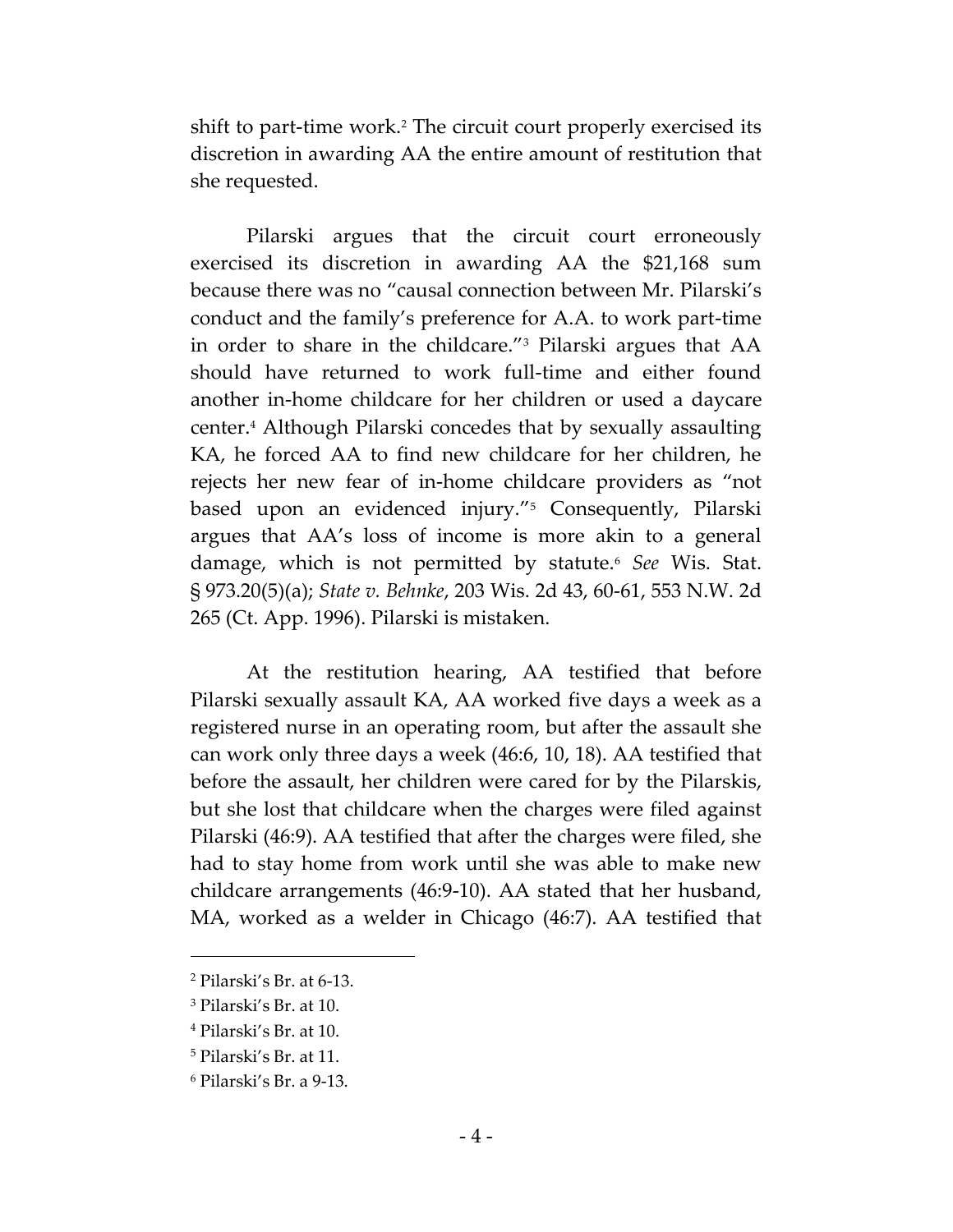after Pilarski sexually assaulted KA, she was unwilling to use another in-home daycare (46:19). AA testified that when she needed to be in the operating room at work, she was required to be there at six in the morning.<sup>7</sup> AA also testified that the childcare centers that she found had inflexible hours, operating from six in the morning until six in the evening, which did not work with her work schedule (46:18-19). As a result of these three issues – the need for new childcare, a fear of in-home daycares and childcare centers unworkable operating hours – AA reduced her hours of employment to part-time and exchanged childcare duties with another mother (46:19). This exchange resulted in AA watching KA and CA, along with another family's children, two days a week, while another mother watches her own children, along with KA and CA, three days a week so that AA can go to work (46:10, 19). At the time of the restitution hearing, AA had lost over \$21,000 in wages from her reduction in hours (46:10-11, 15).

The court took judicial notice of a daycare's standard operating hours of six in the morning until six in the evening and noted that "no one would expect a nurse or a surgeon to stop at 6:00 or 5:30 in the middle of a surgery to go get their kids from daycare" (46:29). The court also noted that while it was not criticizing in-home childcare providers, it could not argue with AA's perception that such a provider would not keep her children safe "because [she] thought when [she] hired the Pilarskis that they were safe and [she] had done due diligence" (46:30). The court accepted AA's request for

<sup>7</sup> Pilarski points out that at one point during the restitution hearing, AA said that she can no longer work "as early" as she used to be able to do in order to support his claim that AA should put her children in a daycare center. Pilarski's Br. at 10. The State concedes that AA testified that she cannot work "as early" (46:10), but Pilarski ignores that AA also testified that a daycare center does not work for her family because "every single daycare is 6 to 6. And 6 to 6 does not work for us. When I am in the operating room I am in the operating room by 6 am" (46:19).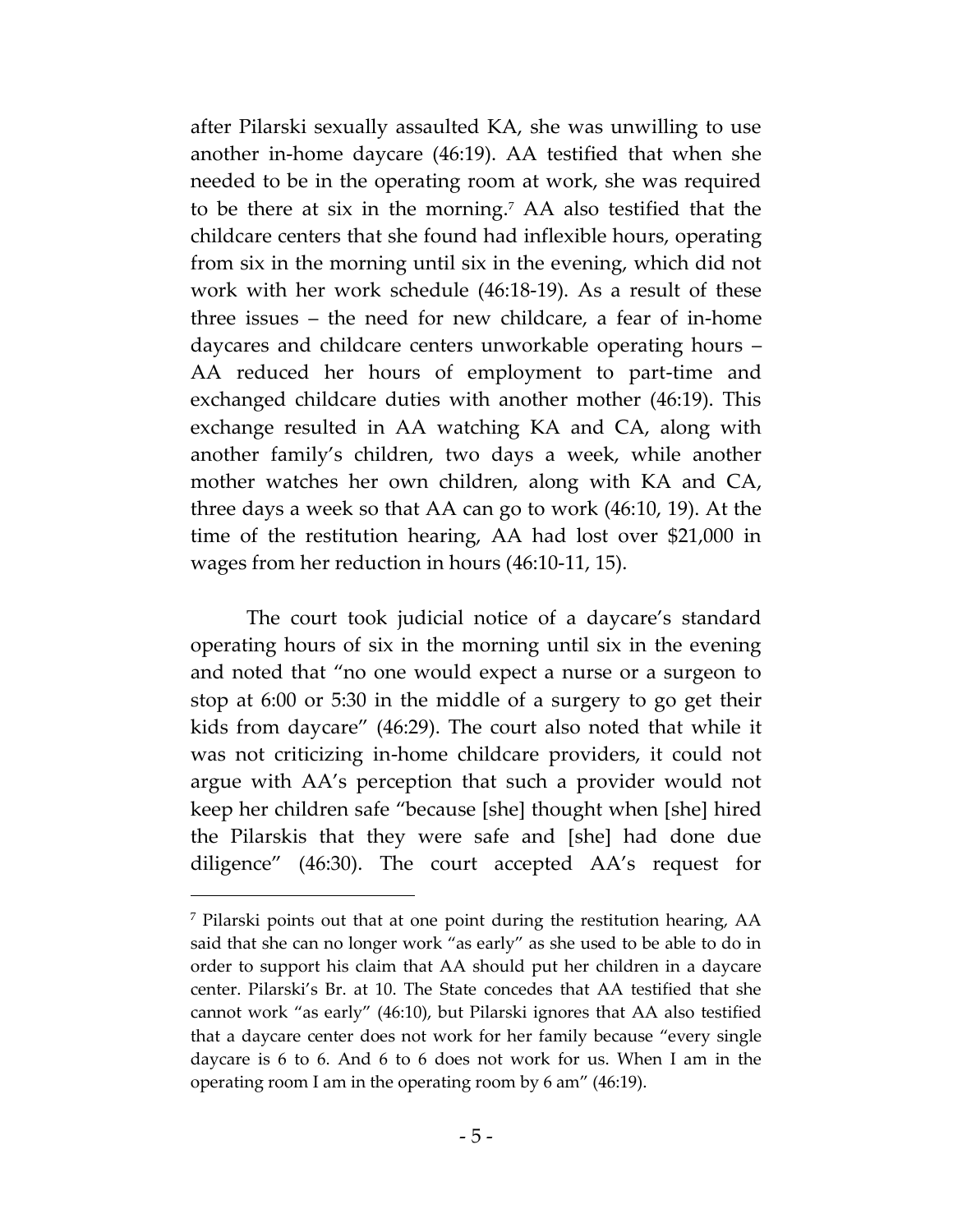restitution because she "made a decision best for them and best for [her] family foisted on them because the entire family in effect was victimized by Mr. Pilarski" (46:31). The court did not leave the restitution order open-ended, but instead capped the request at the amount of lost wages that AA had incurred up until the restitution hearing (46:31-32).

Pilarski's argument that the court erred because its order was based on AA's "subjective belief that 'private,' in-home childcare was unsafe… rather than an injury for which there was evidence"<sup>8</sup> is mistaken for at least two reasons.

First, AA's concern for her children's childcare placement is an appropriate factor that the court may consider in assessing the reasonableness of AA's restitution request. In *Behnke*, the defendant sexually assaulted and battered the victim in the defendant's home. 203 Wis. 2d at 48. The victim requested restitution for the cost of a dead bolt lock for *her* home "to help her feel safe" after the attack. *Id.* at 57. The victim testified that she purchased the lock two months after the assault because the defendant knew where she lived and that, while the defendant was in custody at the time, she feared he would escape. *Id.* at 60. This Court approved of the request for restitution because the cost of the lock was a special damage, approved of by statute. *Id.* at 60-61. This Court noted that general damages, such as compensation for pain and suffering, are not permitted, but restitution for "any specific expenditure by the victim paid out because of the crime … is appropriate." *Id.* at 61.

AA told the presentence investigation (PSI) writer that before she chose the Pilarskis as her children's in-home childcare provider, she searched online for any court actions

<sup>8</sup> Pilarski's Br. at 9.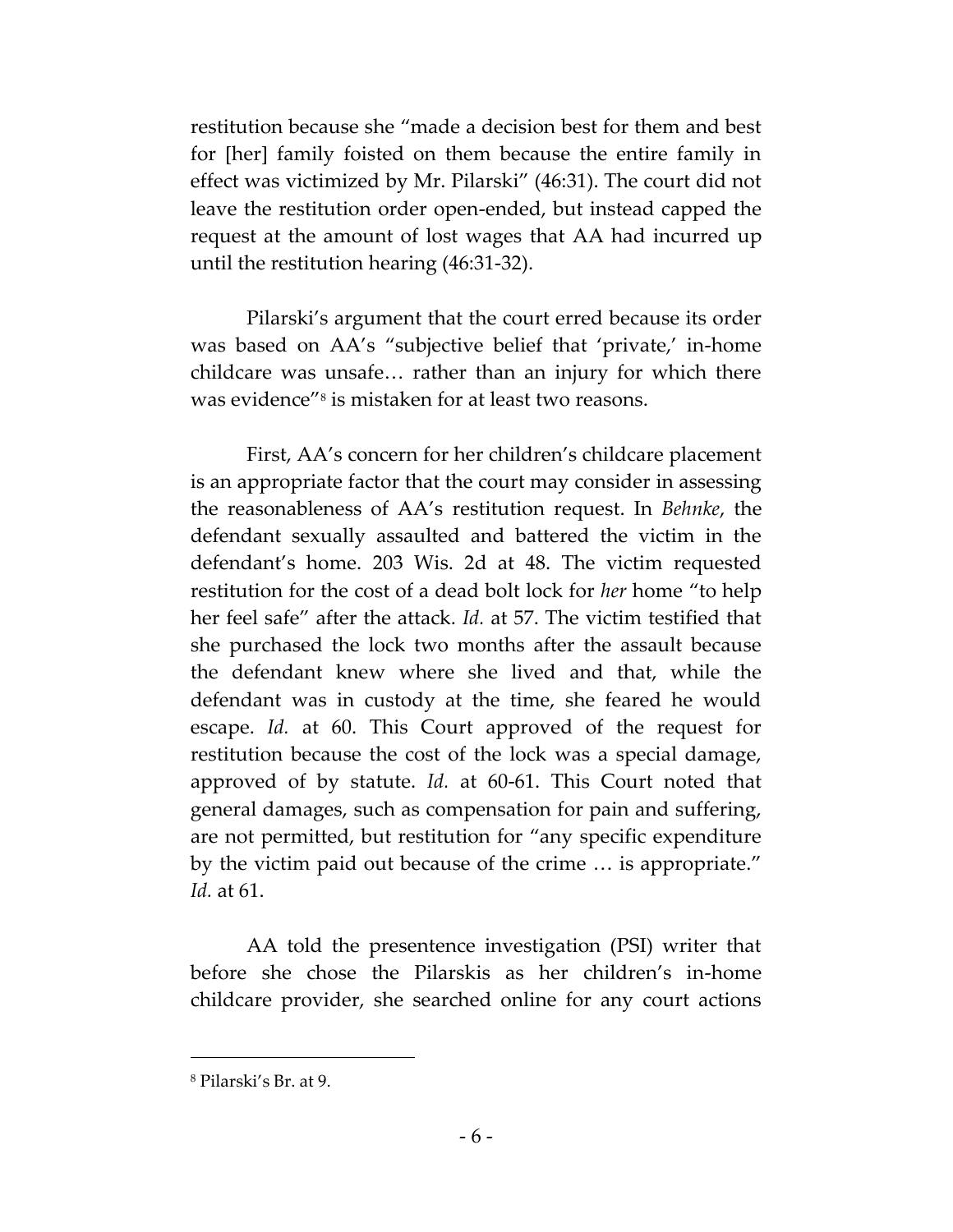they may have been involved in (33:5).<sup>9</sup> *See State v. Buchanan*, 2013 WI 31, ¶3, 346 Wis. 2d 735, 828 N.W. 2d 847 (allowing parties to reference relevant information in a PSI on appeal). AA told the PSI writer that MA's cousin's family also sent their children to the Pilarskis' home, which made her feel it was safe (33:5). AA told the PSI writer that she interviewed the Pilarskis; AA thought Pamela was "wonderful" and that Pilarski was "very involved" (33:5). As a direct consequence of Pilarski's crime, AA needs childcare and no longer feels safe using an inhome provider. In other words, like the victim in *Behnke* who felt unsafe because of the defendant's crime, AA has suffered specific, foreseeable, quantifiable damage as a result of Pilarski's actions.

Second, and relatedly, it is incredible for Pilarski to suggest that AA has not suffered an injury.<sup>10</sup> The evidence from the restitution hearing, as well as AA's statements at sentencing and to the PSI writer, establish that AA lost trust in in-home daycare providers because she had trusted Pilarski with her children, and he violated that trust by sexually assaulting her daughter. The injury here was acute: AA researched the Pilarskis as childcare providers and Pilarski then sexually assaulted her four-year-old daughter (3; 33:5). After the assault, the family still needed childcare, but understandably no longer felt safe in a stranger's home (33:5; 46:18). AA also explained why a traditional daycare provider would not work for their family (46:18-19). Pilarski sexually assaulted KA, causing the whole family specific injuries. Beyond the medical expenses, and the lost vacation days, AA articulated her lost income that Pilarski caused by making her fearful to trust an in-home daycare provider. AA certainly proved her claim by a preponderance of the evidence. *See* Wis. Stat. § 973.20(14)(a).

<sup>&</sup>lt;sup>9</sup> The State's references are to the amended presentence investigation report, as discussed at sentencing (45:2-4)

<sup>10</sup> Pilarski's Br. at 9-11.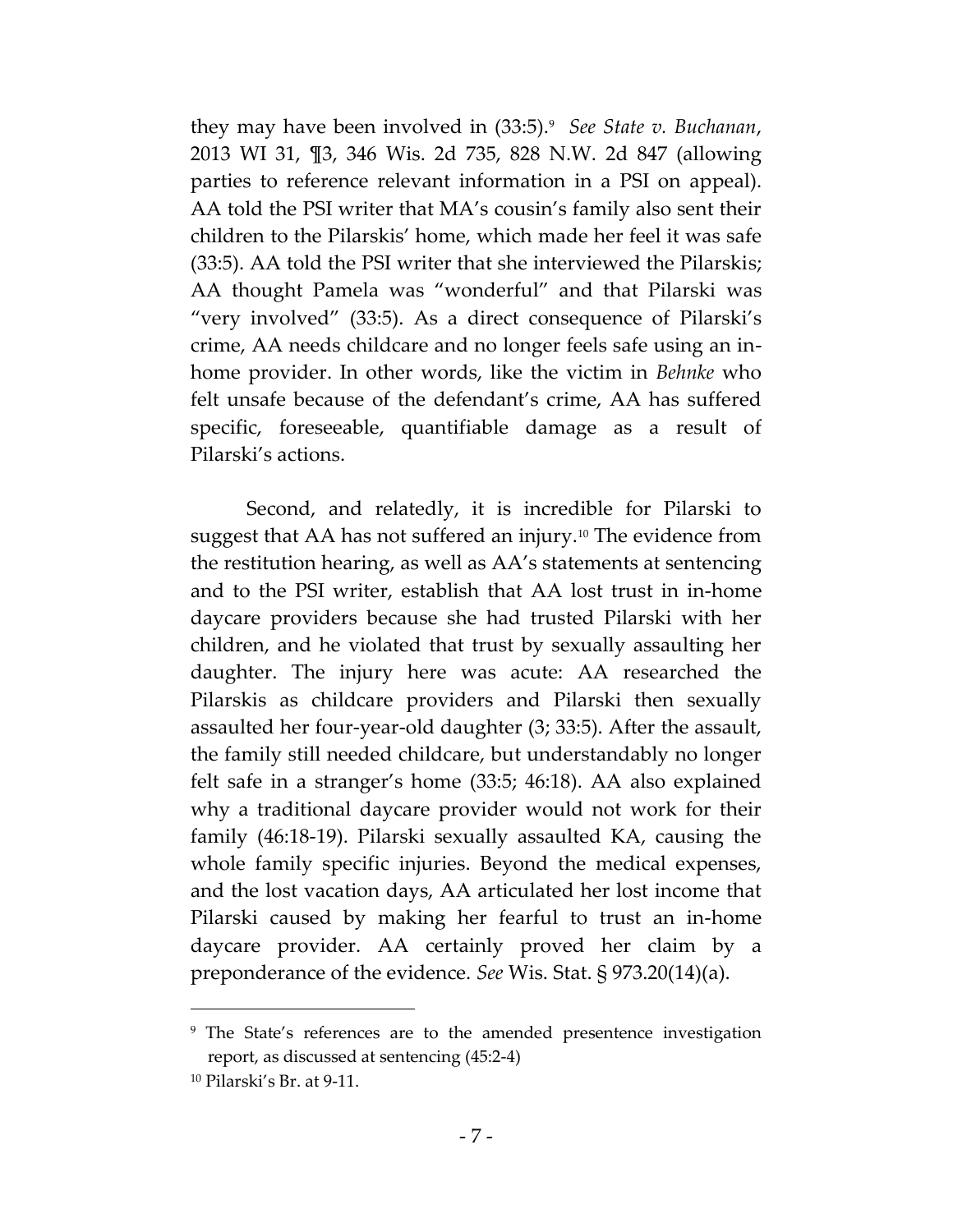In addition, Pilarski argues that he "is not responsible for restitution related to A.A.'s perception that all in-home daycares were unsafe, and therefore the only way to prevent future problems of the same nature was to return to work parttime in order to make child care arrangements with another parent."<sup>11</sup> But this argument is also flawed. AA did not argue that all in-home daycares are unsafe, only that she now will not send her children to one because of her experience with the Pilarskis (46:18). Because she researched the Pilarskis before sending her children to their home, she thought that she could trust them (33:5). Sadly, that was not the case. Pilarski sexually assaulted KA and that caused AA's mistrust of in-home daycares. *See State v. Rash*, 2003 WI App 32, ¶6, 260 Wis. 2d 369, 659 N.W. 2d 189 (stating that a victim must prove a causation between the defendant's actions and the damage). It is axiomatic that a natural consequence of an in-home daycare provider's sexual assault of a child is that the child's parent would no longer trust in-home daycare providers.

Pilarski's argument that AA's restitution request was tied to her "stress and anxiety" is also misplaced.<sup>12</sup> The restitution was for wages AA lost as a direct result of Pilarski's crime, not for general damages for emotional harm. *See Holmgren*, 229 Wis. 2d at 364-65 (stating that specific, but not general, damages are permitted under the restitution statute). The circuit court limited the request to the time between the charge and the restitution hearing, although AA presumably continued to lose wages after the hearing (46:32). AA proved her claim and the circuit court properly exercised its discretion in awarding these specific, special damages as contemplated by Wis. Stat. § 973.20(5)(a).

 $11$  Pilarski's Br. at 11.

<sup>12</sup> Pilarski's Br. at 11-12.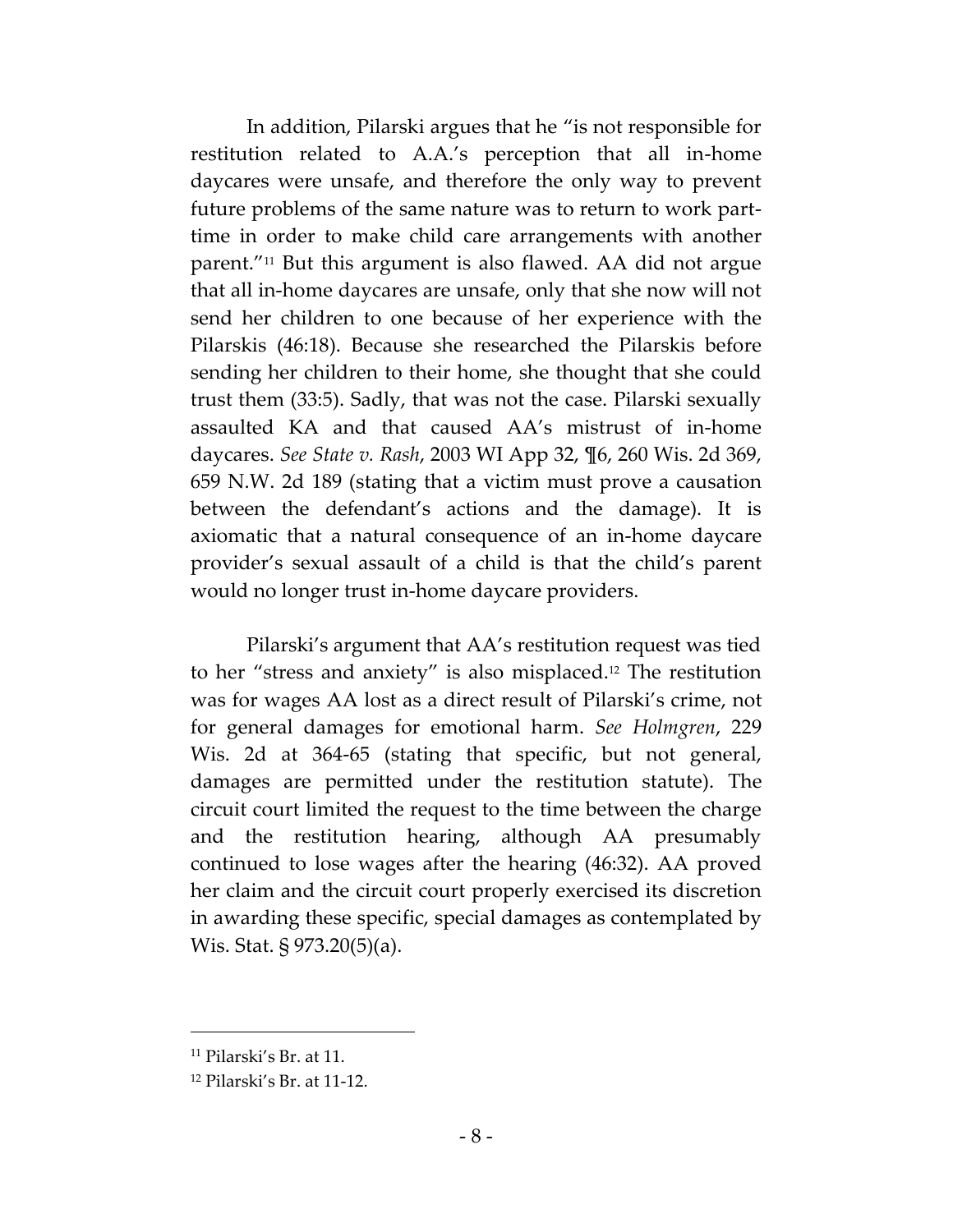Pilarski's final argument pertains to the circuit court's remarks surrounding potential psychiatric costs that Pilarski could have, but did not, face. <sup>13</sup> At the restitution hearing, the court stated that Pilarski "is not facing a request here for thousands of dollars of psychiatric care for the children because, I assume, of their youth and [KA's] young age when this happened" (46:31). Pilarski argues that the court's statement somehow demonstrates an erroneous exercise of discretion because the court was trying "to make things fairer." <sup>14</sup> The State disagrees. The court stated only that, "I am sure Mr. Pilarski doesn't feel fortunate, but he is not facing" a request for psychiatric care (46:31). This statement does not show that the court attempted to make up for the lack of a request for psychiatric care by granting restitution for lost wages; instead, it is solely an observation that in many cases, a similarly-situated defendant would have faced substantial restitution costs for psychiatric care.

In sum, the record as a whole demonstrates that the circuit court properly applied the law to the facts and properly concluded that AA amply demonstrated that Pilarski caused her to lose the money that she requested as restitution.

<sup>13</sup> Pilarski's Br. at 13.

<sup>14</sup> Pilarski's Br. at13.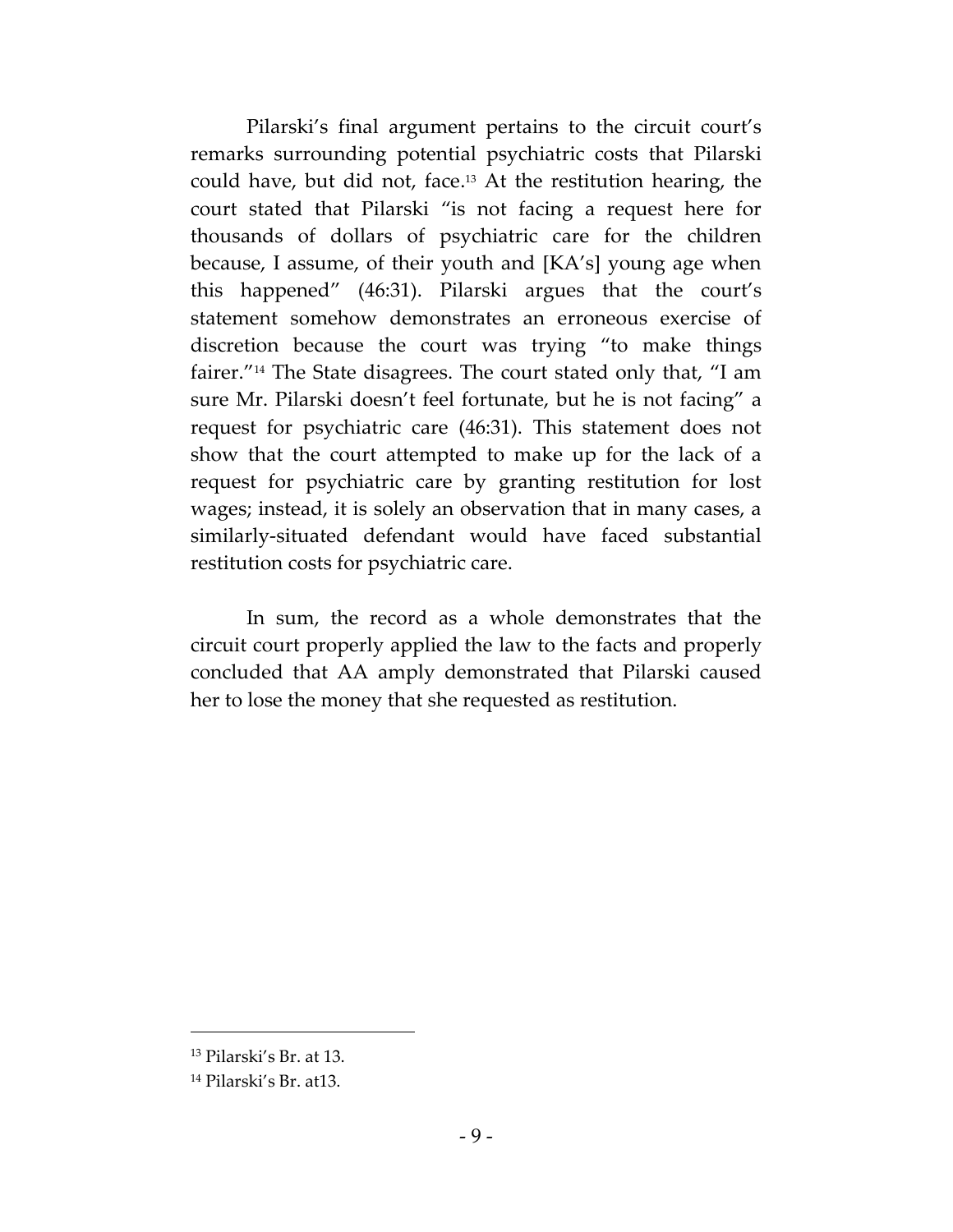### **CONCLUSION**

For the foregoing reasons, the State respectfully requests that this Court affirm the judgment of conviction.

Dated this 3rd day of September, 2015,

BRAD D. SCHIMEL Attorney General

KATHERINE D. LLOYD Assistant Attorney General State Bar #1041801

Attorneys for Plaintiff-Respondent

Wisconsin Department of Justice Post Office Box 7857 Madison, Wisconsin 53707-7857 (608) 266-7323 (608) 266-9594 (Fax) lloydkd@doj.state.wi.us